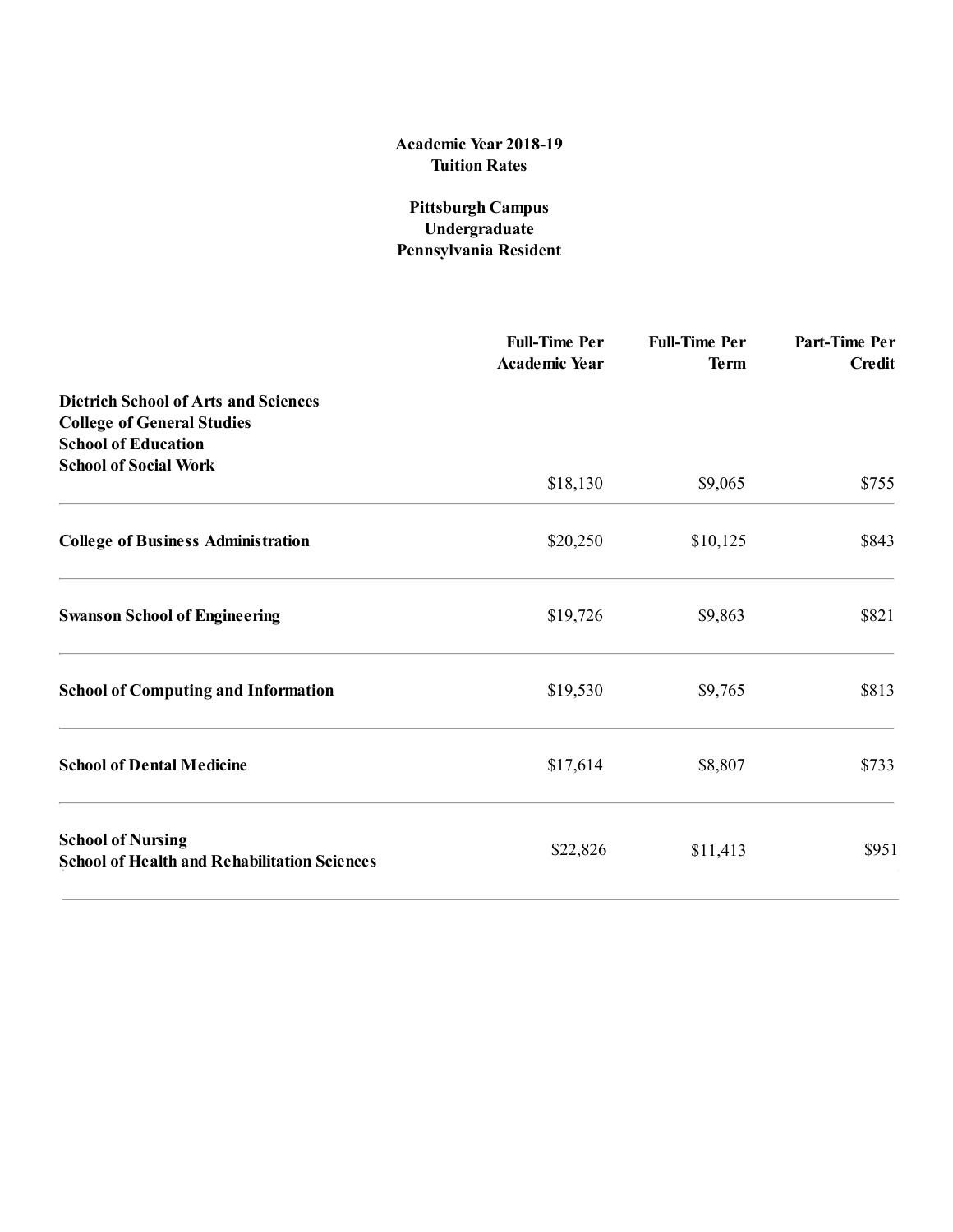### Academic Year 201**8**1**9** Tuition Rates

### Pittsburgh Campus Undergraduate Out-of-State Resident

|                                                                                                                | <b>Full-Time Per</b><br><b>Academic Year</b> | <b>Full-Time Per</b><br><b>Term</b> | Part-Time Per<br><b>Credit</b> |
|----------------------------------------------------------------------------------------------------------------|----------------------------------------------|-------------------------------------|--------------------------------|
| <b>Dietrich School of Arts and Sciences</b><br><b>College of General Studies</b><br><b>School of Education</b> |                                              |                                     |                                |
| <b>School of Social Work</b>                                                                                   | \$31,102                                     | \$15,551                            | \$1,295                        |
| <b>College of Business Administration</b>                                                                      | \$35,040                                     | \$17,520                            | \$1,460                        |
| <b>Swanson School of Engineering</b>                                                                           | \$34,636                                     | \$17,318                            | \$1,443                        |
| <b>School of Computing and Information</b>                                                                     | \$33,600                                     | \$16,800                            | \$1,400                        |
| <b>School of Dental Medicine</b>                                                                               | \$30,952                                     | \$15,476                            | \$1,289                        |
| <b>School of Nursing</b><br><b>School of Health and Rehabilitation Sciences</b>                                |                                              |                                     |                                |
|                                                                                                                | \$39,532                                     | \$19,766                            | \$1,647                        |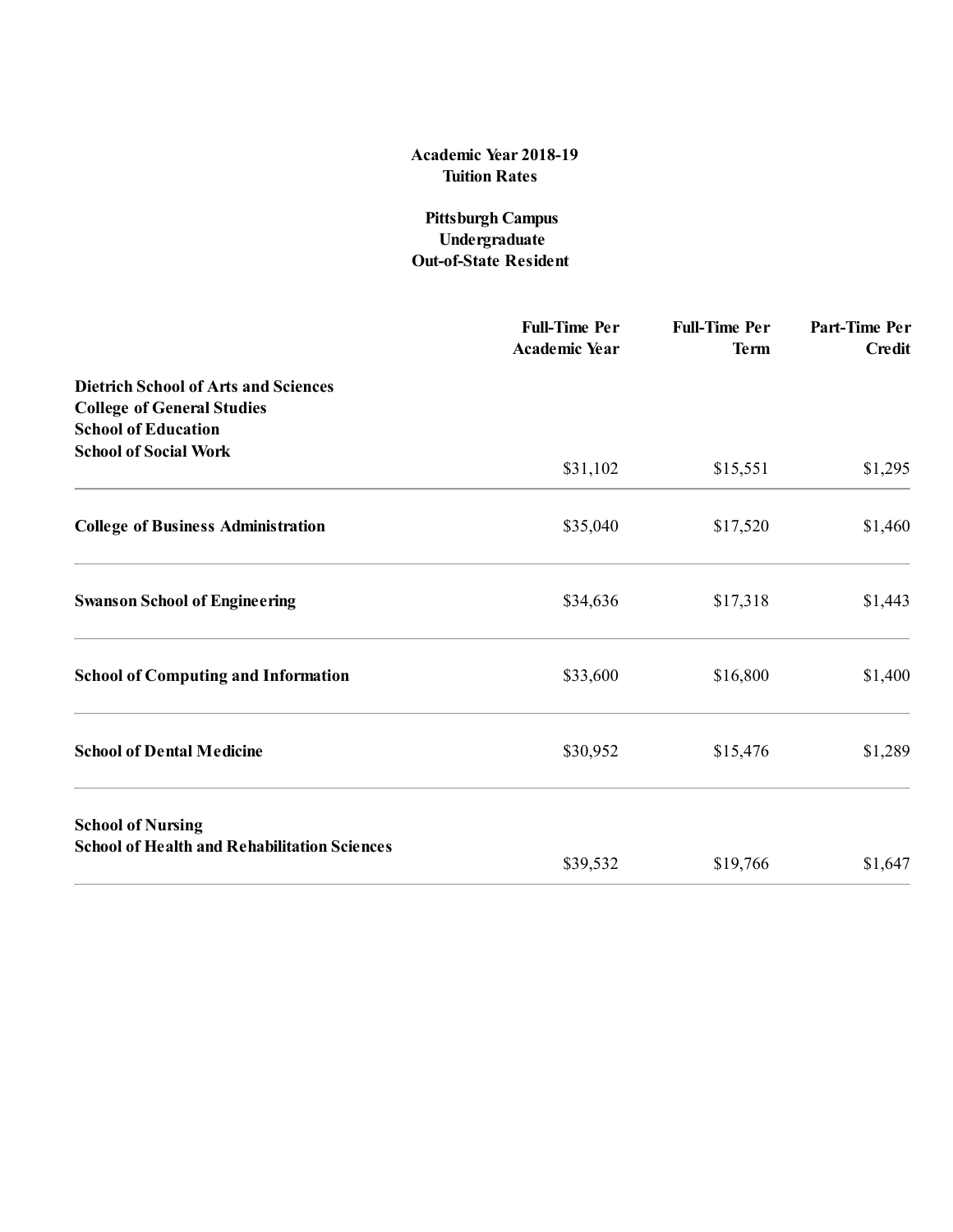#### **Academic Year 2018-19 Tuition Rates**

# **Pittsburgh Campus Graduate and Doctorate-Professional Practice Pennsylvania Resident**

|                                                                                                   | <b>Full-Time Per</b><br><b>Academic Year</b> | <b>Full-Time</b><br>Per Term | <b>Part-Time</b><br><b>Per Credit</b> |
|---------------------------------------------------------------------------------------------------|----------------------------------------------|------------------------------|---------------------------------------|
| Dietrich School of Arts and Sciences                                                              |                                              |                              |                                       |
| School of Education                                                                               | \$22,846                                     | \$11,423                     | \$920                                 |
| Graduate School of Public and International Affairs                                               |                                              |                              |                                       |
| (except as follows)                                                                               | \$22,846                                     | \$11,423                     | \$920                                 |
| Nursing/GSPIA Program                                                                             | \$26,788                                     | \$13,394                     |                                       |
| School of Social Work (except as follows)                                                         | \$22,846                                     | \$11,423                     | \$920                                 |
| <b>MSW/MBA Program</b>                                                                            | \$30,376                                     | \$15,188                     |                                       |
| Joseph M. Katz Graduate School of Business                                                        |                                              |                              |                                       |
| (except as follows)                                                                               | \$30,376                                     | \$15,188                     | \$1,308                               |
| MBA One-Year Program;                                                                             |                                              |                              |                                       |
| <b>MBA/MOIS Full-Time Program</b>                                                                 | \$45,564                                     | \$15,188                     | \$1,308                               |
| The rate shown for the above two programs under "Full-Time Per Academic Year" is for three terms. |                                              |                              |                                       |
| MBA Two-Year Program;                                                                             |                                              |                              |                                       |
| <b>MBA Part-Time Program</b>                                                                      | \$22,782                                     | \$11,391                     | \$1,308                               |
| All MS Programs                                                                                   | \$29,252                                     | \$14,626                     | \$1,110                               |
| <b>JD/MBA Program</b>                                                                             | \$41,762                                     | \$20,881                     |                                       |
| <b>MSW/MBA Program</b>                                                                            | \$30,376                                     | \$15,188                     |                                       |
| <b>MHA/MBA Program</b>                                                                            | \$27,866                                     | \$13,933                     | \$1,308                               |

The EMBA program is a five-term program. The total cost for new students first entering in May 2019 and after is \$80,000.

The EMBA in Healthcare program is a five-term program. The total cost for new students who enter in May 2019 is \$95,000.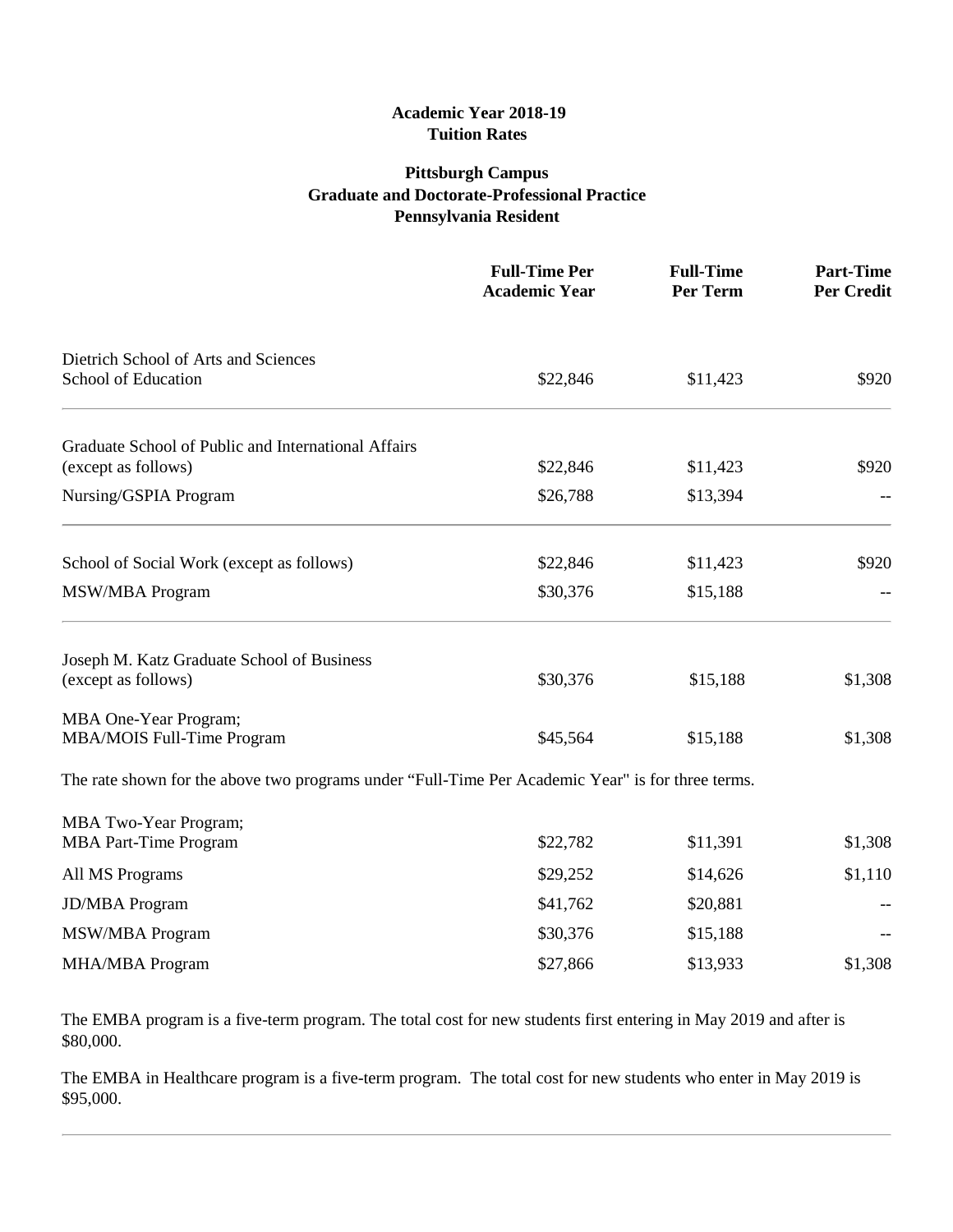| Swanson School of Engineering          | \$26,224 | \$13,112 | \$1,213 |
|----------------------------------------|----------|----------|---------|
| School of Law                          |          |          |         |
| Graduate (MSL)                         | \$33,944 | \$16,972 | \$1,280 |
| Graduate (LLM)                         | \$39,000 | \$19,500 | $- -$   |
| Doctorate - Professional Practice (JD) | \$33,944 | \$16,972 | \$1,280 |

The rates shown for Doctorate - Professional Practice under "Part-Time Per Credit" are applicable to courses outside the curriculum.

| School of Computing and Information                                                                                                    | \$24,022 | \$12,011 | \$977   |
|----------------------------------------------------------------------------------------------------------------------------------------|----------|----------|---------|
| School of Dental Medicine                                                                                                              |          |          |         |
| Graduate (except as follows)                                                                                                           | \$51,064 | \$25,532 | \$2,108 |
| Graduate (MS, PhD in Oral Biology)                                                                                                     | \$26,786 | \$8,929  | \$1,090 |
| The rate shown for Graduate (MS, PhD in Oral Biology) under "Full-Time Per Academic Year" is for three terms.                          |          |          |         |
| Doctorate - Professional Practice                                                                                                      | \$47,518 | \$23,759 | \$1,040 |
| The rate shown for Doctorate-Professional Practice under "Part-Time Per Credit" is applicable to courses outside the<br>curriculum.    |          |          |         |
| <b>School of Nursing</b>                                                                                                               | \$26,788 | \$13,394 | \$1,090 |
| School of Pharmacy                                                                                                                     |          |          |         |
| Graduate (except as follows)                                                                                                           | \$26,788 | \$13,394 | \$1,090 |
| The MSPBA program is a three-term program. The total cost for new students who enter in January 2019 and after is<br>\$58,050.         |          |          |         |
| Doctorate - Professional Practice (PharmD)                                                                                             | \$31,816 | \$15,908 | \$1,228 |
| The rates shown for Doctorate - Professional Practice under "Part-Time Per Credit" are applicable to courses outside the<br>curriculum |          |          |         |
| Graduate School of Public Health (except as follows)                                                                                   |          |          |         |
| Graduate                                                                                                                               | \$26,788 | \$13,394 | \$1,090 |
| <b>MHA/MBA Program</b>                                                                                                                 | \$27,866 | \$13,933 | \$1,308 |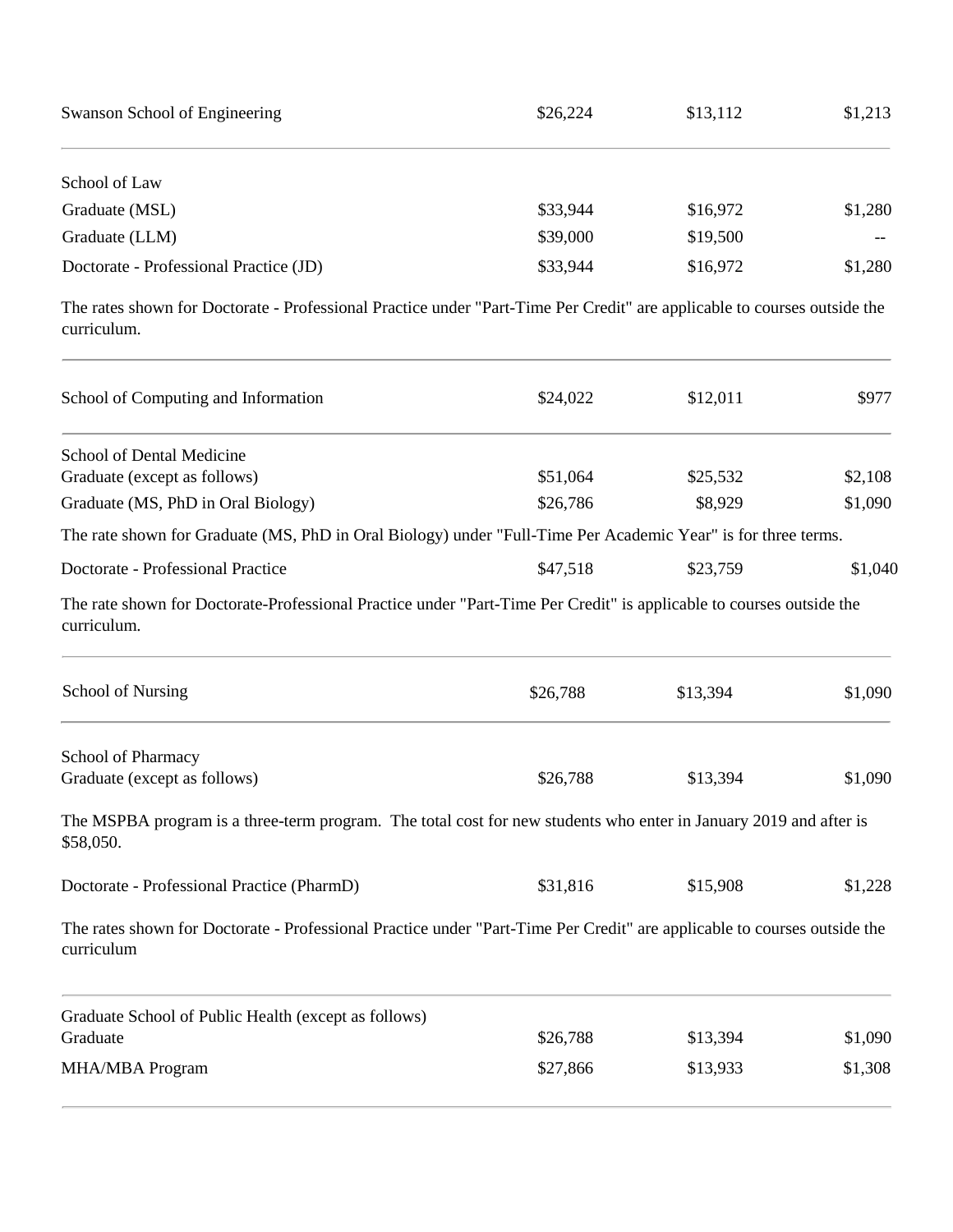| School of Medicine                                                                                                                    |          |          |         |
|---------------------------------------------------------------------------------------------------------------------------------------|----------|----------|---------|
| Graduate                                                                                                                              | \$26,904 | \$13,452 | \$1,093 |
| Doctorate - Professional Practice                                                                                                     | \$56,004 | \$28,002 | \$980   |
| The rate shown for Doctorate - Professional Practice under "Part-Time Per Credit" is applicable to courses outside the<br>curriculum. |          |          |         |
| School of Health and Rehabilitation Sciences                                                                                          |          |          |         |
| (except for Doctor of Physical Therapy Program)                                                                                       | \$26,788 | \$13,394 | \$1,090 |
|                                                                                                                                       |          |          |         |

Doctor of Physical Therapy Program

The SHRS Doctor of Physical Therapy (DPT) Program is a full-time, three-year, three-terms-per-year program. Tuition will be billed at the flat rate for the entire three-year program. The three-term cost for students first entering in May 2019 is \$41,796.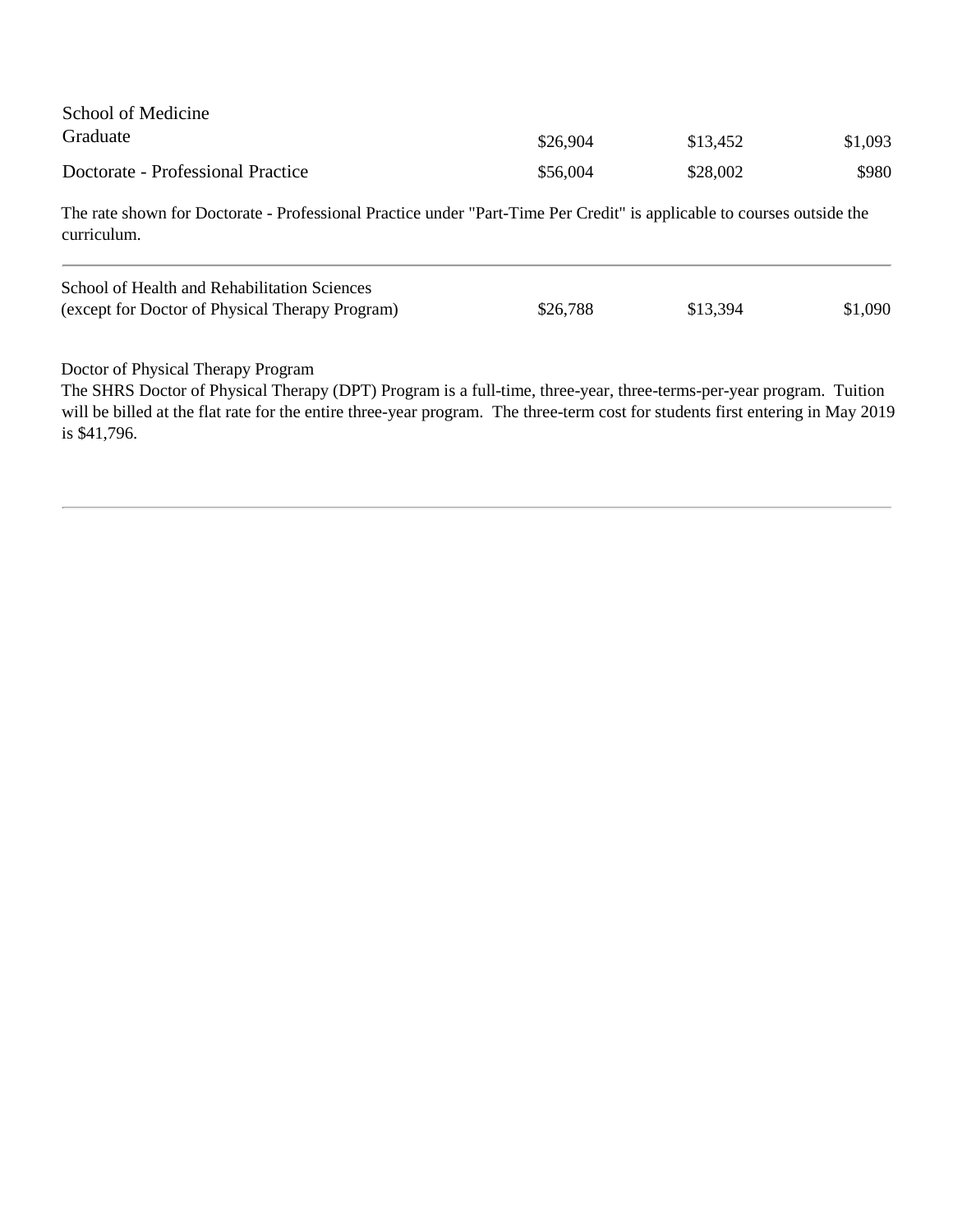#### **Academic Year 2018-19 Tuition Rates**

## **Pittsburgh Campus Graduate and Doctorate-Professional Practice Out-of-State Resident**

|                                                                                                   | <b>Full-Time Per</b><br><b>Academic Year</b> | <b>Full-Time</b><br>Per Term | <b>Part-Time</b><br><b>Per Credit</b> |
|---------------------------------------------------------------------------------------------------|----------------------------------------------|------------------------------|---------------------------------------|
| Dietrich School of Arts and Sciences<br>School of Education                                       | \$38,736                                     | \$19,368                     | \$1,583                               |
|                                                                                                   |                                              |                              |                                       |
| Graduate School of Public and International Affairs                                               |                                              |                              |                                       |
| (except as follows)                                                                               | \$38,736                                     | \$19,368                     | \$1,583                               |
| Nursing/GSPIA Program (except online)                                                             | \$31,990                                     | \$15,995                     | \$1,306                               |
| School of Social Work (except as follows)                                                         | \$31,990                                     | \$15,995                     | \$1,306                               |
| <b>MSW/MBA Program</b>                                                                            | \$42,610                                     | \$21,305                     |                                       |
| Joseph M. Katz Graduate School of Business                                                        |                                              |                              |                                       |
| (except as follows)                                                                               | \$42,608                                     | \$21,304                     | \$2,024                               |
| MBA One-Year Program;                                                                             |                                              |                              |                                       |
| MBA/MOIS Full-Time Program                                                                        | \$63,912                                     | \$21,304                     | \$2,024                               |
| The rate shown for the above two programs under "Full-Time Per Academic Year" is for three terms. |                                              |                              |                                       |
| MBA Two-Year Program;                                                                             |                                              |                              |                                       |
| <b>MBA Part-Time Program;</b>                                                                     | \$31,956                                     | \$15,978                     | \$2,024                               |
| All MS Programs                                                                                   | \$40,500                                     | \$20,250                     | \$1,616                               |
| <b>JD/MBA</b> Program                                                                             | \$55,244                                     | \$27,622                     |                                       |

The EMBA program is a five-term program. The total cost for new students first entering in May 2019 and after is

MSW/MBA Program

\$80,000.

MHA/MBA Program  $$43,344$   $$21,672$   $$2,024$ 

 $$42,610$   $$21,305$  --

The EMBA in Healthcare program is a five-term program. The total cost for new students who enter in May 2019 is \$95,000.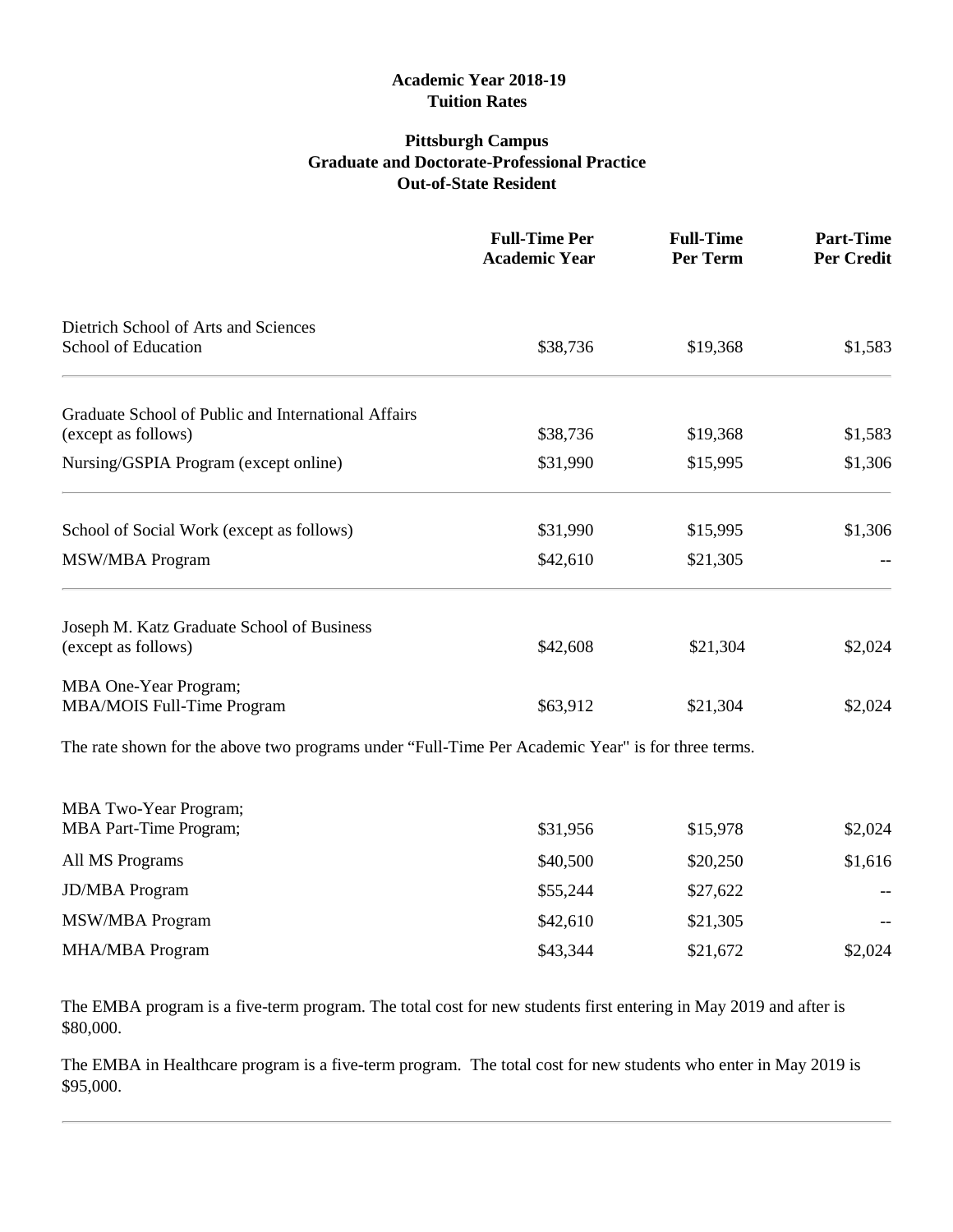| Swanson School of Engineering          | \$44,474 | \$22,237 | \$2,103 |
|----------------------------------------|----------|----------|---------|
| School of Law                          |          |          |         |
| Graduate (MSL)                         | \$43,686 | \$21,843 | \$1,914 |
| Graduate (LLM)                         | \$39,000 | \$19,500 |         |
| Doctorate - Professional Practice (JD) | \$43,686 | \$21,843 | \$1,914 |

The rates shown for Doctorate - Professional Practice under "Part-Time Per Credit" are applicable to courses outside the curriculum.

| School of Computing and Information                                                                                                    | \$40,732 | \$20,366 | \$1,674 |
|----------------------------------------------------------------------------------------------------------------------------------------|----------|----------|---------|
| School of Dental Medicine                                                                                                              |          |          |         |
| Graduate (except as follows)                                                                                                           | \$62,612 | \$31,306 | \$2,593 |
| Graduate (MS, PhD in Oral Biology)                                                                                                     | \$31,989 | \$10,663 | \$1,306 |
| The rate shown for Graduate (MS, PhD in Oral Biology) under "Full-Time Per Academic Year" is for three terms.                          |          |          |         |
| Doctorate - Professional Practice                                                                                                      | \$56,978 | \$28,489 | \$1,576 |
| The rate shown for Doctorate-Professional Practice under "Part-Time Per Credit" is applicable to courses outside the<br>curriculum.    |          |          |         |
| <b>School of Nursing</b>                                                                                                               | \$31,990 | \$15,995 | \$1,306 |
| School of Pharmacy                                                                                                                     |          |          |         |
| Graduate (except as follows)                                                                                                           | \$28,572 | \$14,286 | \$1,165 |
| The MSPBA program is a three-term program. The total cost for new students who enter in January 2019 and after is<br>\$58,050.         |          |          |         |
| Doctorate - Professional Practice (PharmD)                                                                                             | \$36,582 | \$18,291 | \$1,412 |
| The rates shown for Doctorate - Professional Practice under "Part-Time Per Credit" are applicable to courses outside the<br>curriculum |          |          |         |
| Graduate School of Public Health (except as follows)                                                                                   |          |          |         |
| Graduate                                                                                                                               | \$45,452 | \$22,726 | \$1,861 |
| <b>MHA/MBA Program</b>                                                                                                                 | \$43,344 | \$21,672 | \$2,024 |